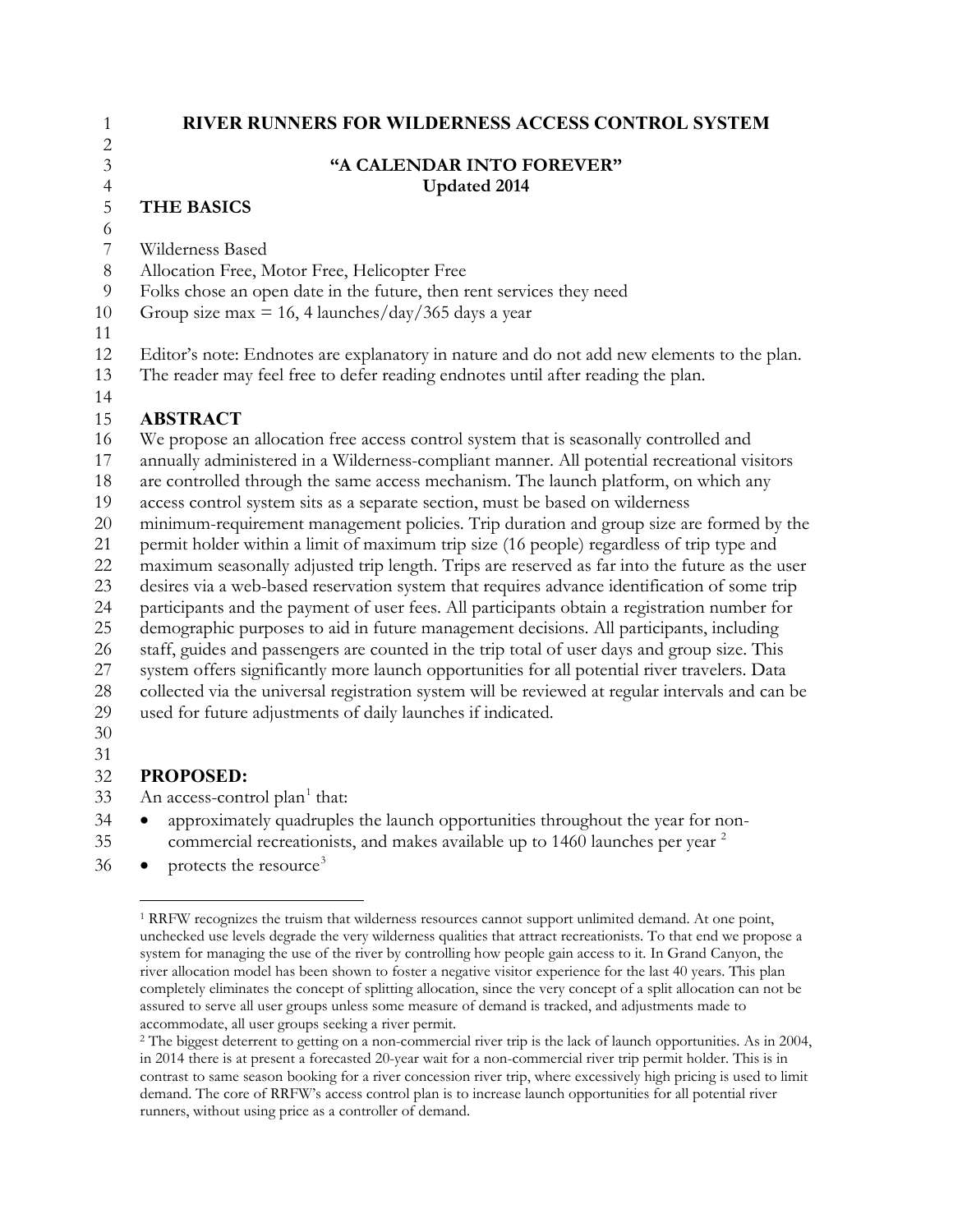- $37 \bullet$  is based on allocation-free access<sup>[4](#page-1-0)</sup>
- $\bullet$  provides a simple method to collect management data<sup>[5](#page-1-1)</sup>
- $\bullet$  removes the several year planning guarantee for concessions contractors<sup>[6](#page-1-2)</sup>
- 40 is simple to administer<sup>[7](#page-1-3)</sup>
- $\bullet$  offers all river users the same easy steps in registering for a river trip<sup>[8](#page-1-4) [9](#page-1-5)</sup>
- $\bullet$  requires compromise from all boaters, not just a few<sup>[10](#page-1-6)</sup>
- 43 offers all recreational river runners stability and ease of use
- 44 is fair to all river visitors<sup>[11](#page-1-7)</sup>
- <span id="page-1-0"></span> $\bullet$  spreads out peak use and thereby enhances user enjoyment<sup>[12](#page-1-8) [13](#page-1-4)</sup>

 3 RRFW has no economic interest in sustaining any particular level of human use in the canyon. We support Wilderness designation of the river corridor and we support treatment of the river corridor as wilderness until such designation is made. We believe that potential concessionaires have an opportunity to make a profit without the use of motorized tour boats or the use of helicopters for exchanging passengers. 4RRFW has considered split allocation systems. RRFW finds allocation systems rife with charges of special interest manipulation, a need for identifying an ever-expanding spectrum of groups requiring an allocation, and a need to constantly monitor changes in use patterns based on economic and environmental considerations. Such constant monitoring renders a spilt allocation system impossible for a managing agency to control. <sup>5</sup> The National Park Service desires to have data on which to base future management decisions and so measurement of parameters is required. This plan measures waiting-time for the many kinds of people who want to gain access to a river trip. This plan also allows measuring the customer satisfaction with waiting-time. Other social and environmental factors can be measured as well.

<span id="page-1-2"></span><span id="page-1-1"></span>6Businesses may desire stability and guaranteed markets, but such guarantees often come at the loss of competition and flexibility. This system introduces the need for competition and business flexibility, as user needs will be expected to change over time, and this system will allow business services the flexibility to match those needs as they arrive.

<span id="page-1-6"></span><span id="page-1-5"></span><span id="page-1-4"></span>

<span id="page-1-3"></span> $^7$  A simple set of web pages is constructed so that a computer manages reservations.<br>8 RRFW believes that all interested people should have the ability to obtain, on an equal and timely basis, an opportunity to experience a float trip through the Grand Canyon while protecting the resource. 9Registering is simply letting the Park know in an official way that a person is interested in going on a river trip. It takes a phone call or a post card or a visit in person or to a web site and a small payment. (See the Appendix for examples of registration.) The registration number assigned to a person is only used by the NPS to determine how long a person waited after registering before going on a river trip. No personal information is sought or used, even for the possible purpose of gathering data on Frequent River Use. The concept that Frequent River Users could cause a lengthening of the launch reservation calendar is unsound.<br><sup>10</sup> In the early stages of the 1997 CRMP that was unilaterally terminated by GCNP, some parties at the scoping meetings proclaimed that the only problem with the access control system in place at the time was the private boater waiting list. This is simply not true. The problem is in maintaining a spilt-allocation system with guaranteed allocations to 17 specific user groups (16 concession contracts and 1 contract for non-concessioned access). This system, along with motorized watercraft use, has resulted in 40 years of on and off river contention and must be terminated in favor of a system that has ongoing flexibility and utility while following motor-free wilderness management. Such a system necessarily requires changes in all aspects of access, not just one sector. The wilderness needs accommodation it has not heretofore received and all recreational river visitors need parity of access. As a result of these two factors, a probable outcome of this plan is that concession contractors will have to make adjustments to their way of doing business.

<span id="page-1-7"></span><sup>11</sup> Compare these two scenarios and see which one sounds fairer. Scenario 1: a non-commercial river runner waits 20 years for a permit and meanwhile a commercial customer can pay a high price for access and go on a trip within one year because the concessions contractors have over 4 times the access opportunities and limits their demand with high pricing. Scenario 2: there is no fixed allocation for any user group. There is no need to track demand between user groups by the NPS. There is no need to modify the access system based on economic or environmental changes.

<span id="page-1-8"></span><sup>12</sup> Instead of clustering launches on particular days of the week and particular months of the year, in this proposal launches are spread more evenly throughout the year so large pulses of people through the canyon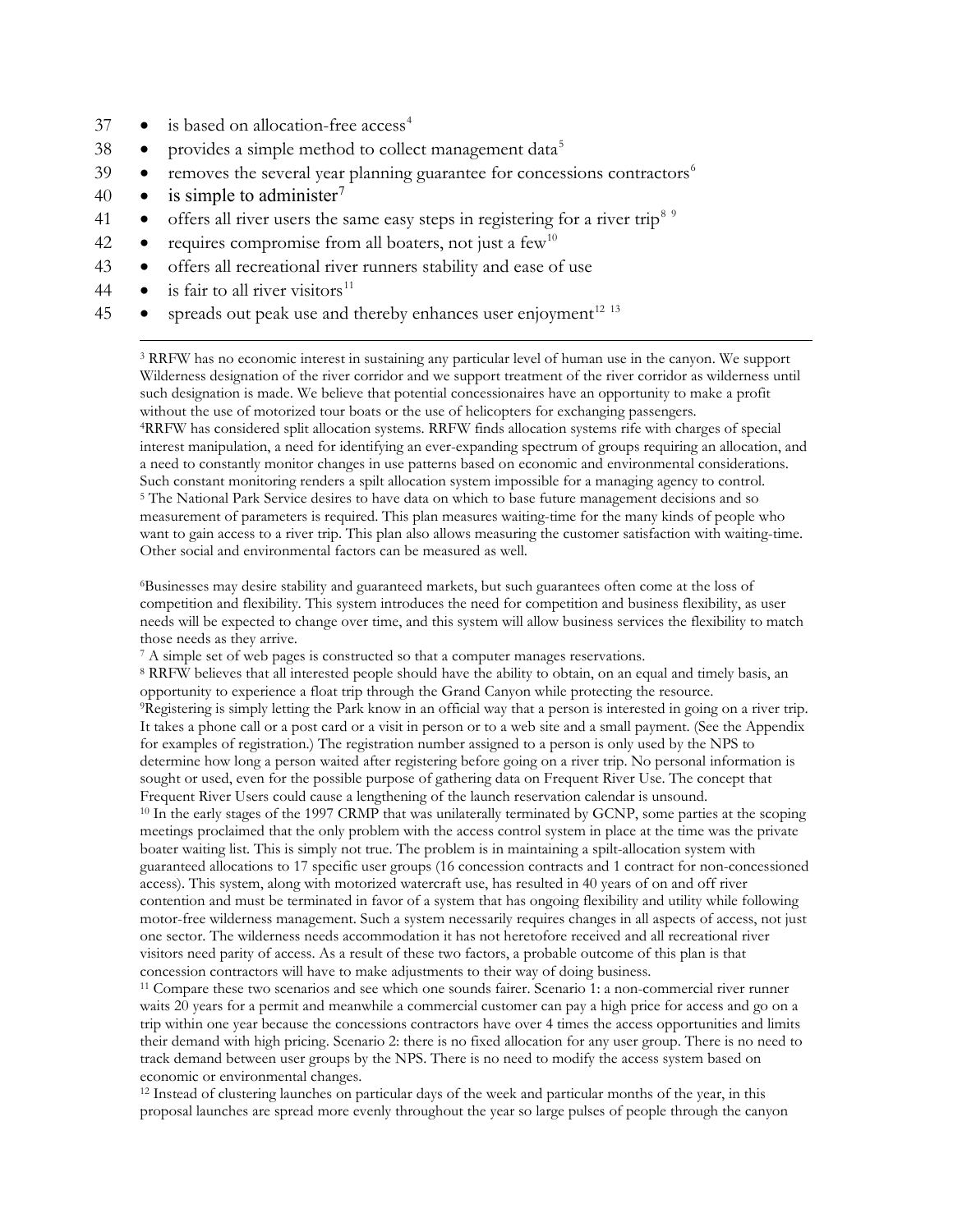| 46<br>47 | allows future changes in other Park management policies without requiring adjustment<br>to the plan itself <sup>14</sup> |
|----------|--------------------------------------------------------------------------------------------------------------------------|
| 48       | establishes "real names, real people" for launch reservations <sup>15</sup>                                              |
| 49       |                                                                                                                          |
| 50       |                                                                                                                          |
| 51       | SUMMARY OF USER PERMIT APPLICATION REQUIREMENTS                                                                          |
| 52       |                                                                                                                          |
| 53       | 1. If you want to go on a river trip you make a reservation with Grand Canyon National                                   |
| 54       | Park (GCNP) and schedule a date for a permit. You must identify 25% of your trip                                         |
| 55       | participants. <sup>16</sup>                                                                                              |
| 56       |                                                                                                                          |
| 57       | <b>DEFINITIONS</b>                                                                                                       |
| 58       |                                                                                                                          |

 will be reduced. The river running public may generally prefer to boat through the canyon in the summer, but in a system with high demand and recreational paddling 365 days a year, there are paddlers available to float the canyon any time. High demand means concessions contractors can service trips throughout the year.

Clustering launches has led to severe impacts including resource degradation. RRFW seeks to reduce those impacts by limiting launches to a more sane 4 per day as opposed to the six to 7 that are allowed now. We believe that fewer than four launches per day would be used in winter when some of the canyon users may prefer a more solitary experience. Meanwhile, four launches per day in spring and fall months would allow more launches in those seasons than exist now.

In the 4 launch per day system, the public's desire for a particular type of trip will be displayed by the filling of the launch calendar. In the future, the NPS could establish different limits on the number of launches if resource or experience protection were necessary, but the limits could be based on patterns seen in the actual reservation calendar rather than on assumptions about what the public might want.

<sup>13</sup> Two of the criteria for determining the quality of a canyon trip are the number of trip contacts and their quality. In general, the more contacts the less enjoyable the trip even if all the contacts are amicable. With the inherent unfairness of today's system, more and more of the contacts are flavored with resentment and retaliation. The new system will not only reduce the latent animosity among user groups it will also reduce the number of trip contacts simply by spreading the use over more months of the calendar.

<span id="page-2-0"></span>14Every management system must have the ability to change, as the resource the system attempts to serve will change over time. RRFW realizes the need for comprehensive and updated CRMP's, and also realizes that flexibility must be written into the CRMP. This plan contains variables that can be changed by the NPS without affecting the inherent fairness of the plan. For example, NPS could adjust the parameters for any of several reasons – to match changes that may occur in the river corridor, to change the number of administrative users, etc. Such flexibility gives NPS great latitude in administering the plan without affecting its fairness.

<span id="page-2-1"></span><sup>15</sup> In early CRMP scoping meetings there were people who suggested that "real people" having a chance to schedule for "real dates" has merit. RRFW recognizes that NPS may use application "hurdles" to limit demand for river access. One such "hurdle" may include a serious commitment to a launch reservation. RRFW feels hard "hurdles", as posting high financial bonds are unacceptable. RRFW feels that soft "hurdles" may be used, such as requiring the all permit holders to identify some of its trip's participants at the time of reservation. Requiring all river trip permit hopefuls to go through the same application process eliminates the NPS requirement to keep split-allocation models free of arbitrary pressures.

<span id="page-2-2"></span><sup>16</sup> Making a reservation is just that. It takes about five minutes and can be done on the phone, via mail, in person or on the Internet. Getting a reservation:

- \* Does NOT require you to use any concessions services
- \* Does NOT require you to avoid using concessions services
- \* Does NOT put you in any waiting line
- \* Does NOT, in fact, commit you to floating down the river at all.
- \* It IS your permit to be on the river.
- \* Does require you to reserve a launch date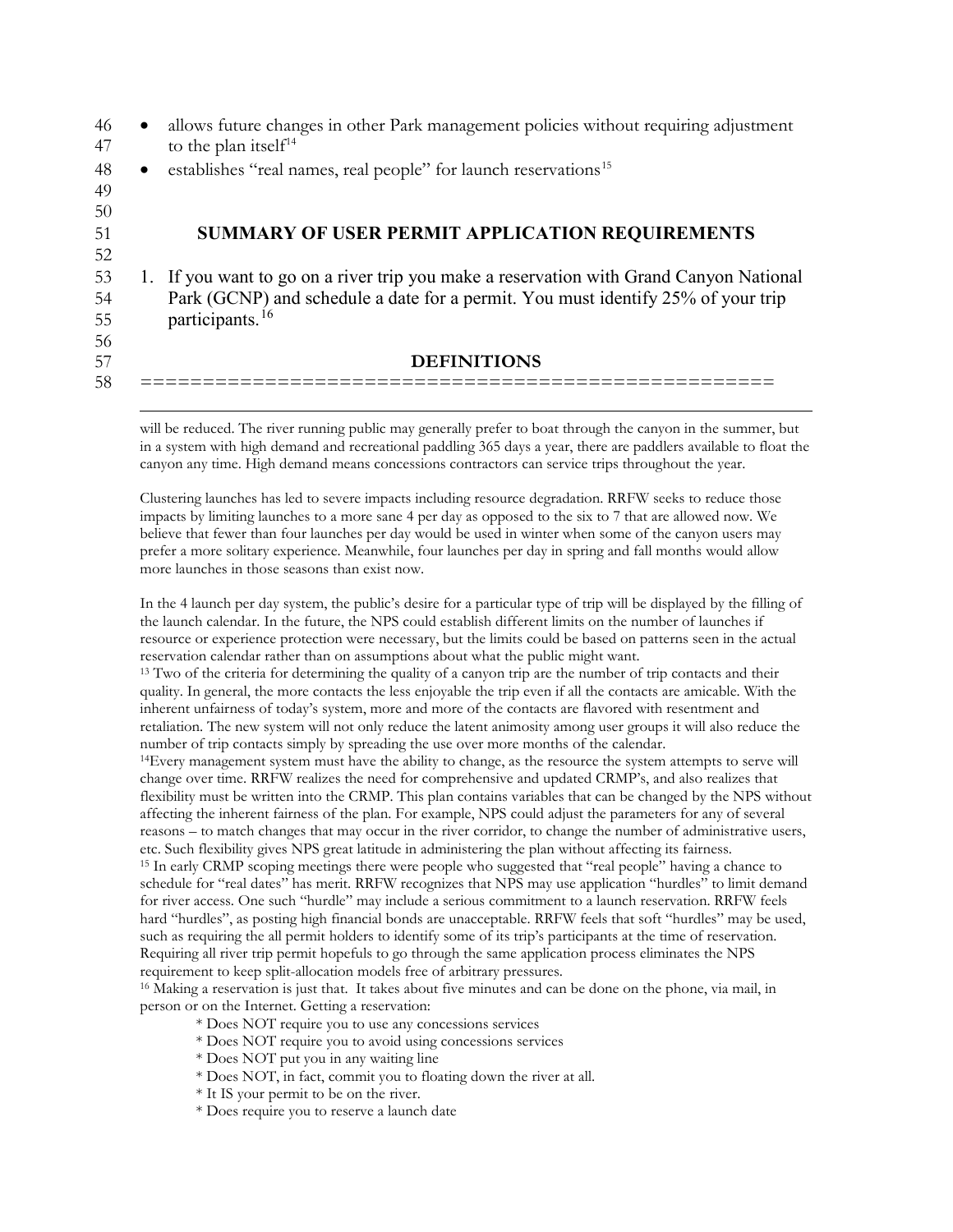| 59       |                                                                                                 |  |  |
|----------|-------------------------------------------------------------------------------------------------|--|--|
| 60       | Launch: a permitted trip leaving Lee's Ferry                                                    |  |  |
| 61       | Management year: administrative time measurement used for annual permit planning                |  |  |
| 62       | purposes                                                                                        |  |  |
| 63       | Permit: written authorization to launch and complete a river trip in the Grand                  |  |  |
| 64       | Canyon                                                                                          |  |  |
| 65       | Planning horizon: a length of time in advance of permit launch in which permit                  |  |  |
| 66       | holders may contact concessions contractors for assistance for a river trip.                    |  |  |
| 67       | Reservation: a contract between GCNP and permit holders and alternates                          |  |  |
| 68       | guaranteeing the permit holder and alternates a launch day of the permit                        |  |  |
| 69       | holder's choice.                                                                                |  |  |
| 70       | User-day: (abbreviated, UD) one person multiplied by all or part of a twenty four               |  |  |
| 71       | hour period spent in the canyon; a unit of measuring total use by river                         |  |  |
| 72       | runners. Notice that each exchange passenger, both incoming and outgoing,                       |  |  |
| 73       | is assessed a user day on the day of the exchange. UD's will not be used to                     |  |  |
| 74       | manage river trips, but will be an established ceiling of total use.                            |  |  |
| 75       |                                                                                                 |  |  |
| 76<br>77 | <b>PLAN DESCRIPTION</b>                                                                         |  |  |
| 78       |                                                                                                 |  |  |
| 79       | The following is a brief description of an allocation free access plan based on                 |  |  |
| $80\,$   | communication among land management experts, RRFW members, GCNP staff and other                 |  |  |
| 81       | interested parties.                                                                             |  |  |
| 82       |                                                                                                 |  |  |
| 83       | Critical Assumptions:                                                                           |  |  |
| 84       |                                                                                                 |  |  |
| 85       | A launch is defined by its departure from Lee's Ferry, not by user-days <sup>17</sup>           |  |  |
| 86       | There will not be a split allocation, as this is an allocation-free system. <sup>18</sup>       |  |  |
| 87       | Access to all users will be controlled by a single access system without variation with regards |  |  |
| $88\,$   | to user preference once they receive a launch permit.                                           |  |  |
| 89       | The number of daily launches will be limited.                                                   |  |  |
| 90       | The maximum number of daily launches will be not be effected by any allocation. This ends       |  |  |
| 91       | the preferential use of one season by any sector. <sup>19</sup>                                 |  |  |
|          |                                                                                                 |  |  |

<span id="page-3-0"></span><sup>&</sup>lt;sup>17</sup>River managers throughout the west have successfully used launch management to control downstream impacts of river running. It is the simplest method of limiting boat ramp chaos and achieving goals for scheduling and resource protection. The term "User-day" has been widely disparaged because of the cumbersome accounting it has caused in the past, and the fact that a user day system may drive managers to ever-faster trips to maximize use at the expense of actually spending time in the resource. In the RRFW plan, user-days are employed as a maximum ceiling on use, but are not used to restrict river trip activity. It is a simple metric for resource protection but is inappropriate in most other applications.<br><sup>18</sup> Abhorrent is a word used to describe the previous 20 years of fixed allocation contention. This is one of

<span id="page-3-1"></span>many reasons to put forward an allocation-free access model. The allocated system stands in sharp contrast to an allocation-free system. RRFW feels some types of allocation-free access models could work rather well. It is the challenge of GCNP to meet unwarranted resistance from stakeholders fearful of change and wanting guarantees in managing this great treasure.

<span id="page-3-2"></span><sup>&</sup>lt;sup>19</sup> In the last thirty years the concession contractors have had a disproportionately large share of the summer launches. One often hears the justifications that customers get vacations only in the summer or that their children can only get off school in the summer. However, this justification applies to all river runners, not just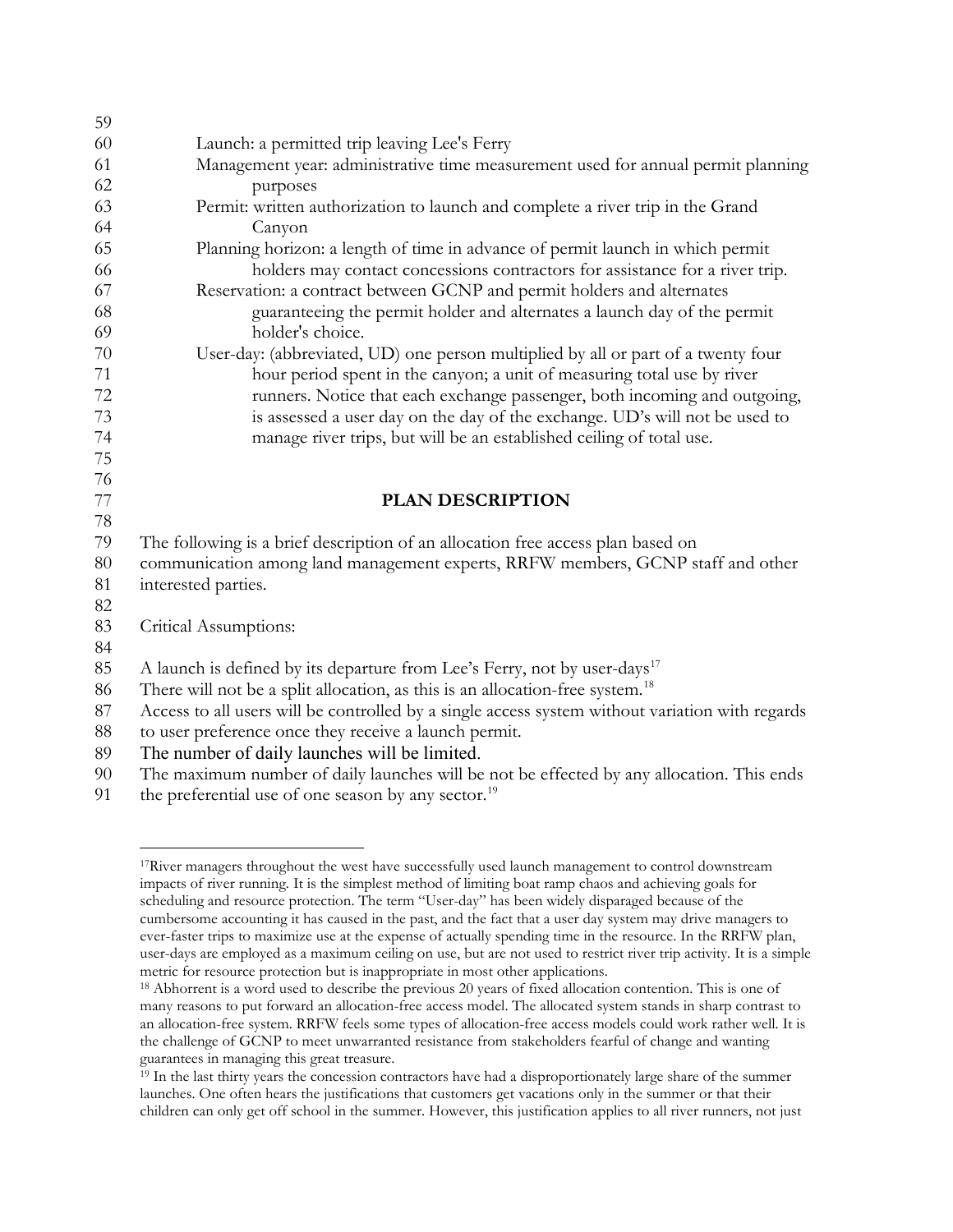| 92  | All recreational users count in launch limits - guides, volunteers, staff, passengers, anybody           |  |
|-----|----------------------------------------------------------------------------------------------------------|--|
| 93  | with a pulse. $20$                                                                                       |  |
| 94  | This is a motor-free plan. <sup>21</sup>                                                                 |  |
| 95  |                                                                                                          |  |
| 96  |                                                                                                          |  |
| 97  |                                                                                                          |  |
| 98  | PROPOSED INITIAL OPERATING CONDITIONS                                                                    |  |
| 99  |                                                                                                          |  |
| 100 | There is a maximum of four launches every day, year-round, for a total maximum of<br>$\bullet$           |  |
| 101 | 1460 launches per year <sup>22</sup> There is no split allocation in this system <sup>23</sup>           |  |
| 102 | The registration system and the ability to obtain reservations will be available 24 hours a<br>$\bullet$ |  |
| 103 | day, seven days a week throughout the year <sup>24</sup>                                                 |  |
| 104 | Maximum trip duration varied by season, up to 30 days in winter <sup>25</sup><br>$\bullet$               |  |
| 105 | Maximum group size of 16 including staff, volunteers and passengers <sup>26</sup><br>$\bullet$           |  |
| 106 | The total number of user-days by all users will be limited by NPS to protect the<br>$\bullet$            |  |
| 107 | $resource^{27}$                                                                                          |  |
| 108 |                                                                                                          |  |

 one user group. The RRFW proposal allows for an equal opportunity for access to the river during all seasons of the year, thus fairness in access is assured.

<span id="page-4-0"></span> $^{20}$  For the last 22 years guides and other staff have not been counted in the UD total of concessionaires' trips, yet at the same time, all individuals of non-commercial trips have been counted. It is past time to correct the inequity by counting guides, private users, private trip leaders, commercial passengers, volunteers, students, Park staff, employers, etc. – anyone with a pulse – in the tally of users.

<span id="page-4-1"></span><sup>21</sup> As contentious as the split allocation system, motorized use in the river corridor has been the other bone of contention for the last 3 decades. A motor-free river will return the resource to the mission and vision of the National Park Service. The supporting law and policy for a motor-free river corridor are already presented in the wilderness section of these comments.

<span id="page-4-2"></span><sup>22</sup> The compelling reason for seasonal limitations on number of launches, group size, and/or trip duration would be for the protection of the resource and the visitor experience. Given the absence of an allocation, the public will decide what sort of distribution is appropriate.

<span id="page-4-3"></span><sup>23</sup> Many Western river management agencies that control river access have historically embraced the allocation model, with its resultant inherent inequities. As demographics have changed, and non-commercial demand skyrocketed, the concept of a split allocation system becomes more and more untenable

<span id="page-4-4"></span><sup>24</sup> The fixed 12-month calendar is the easiest, most intuitive management calendar, but others, notably the 1month rolling calendar, could be used. The shorter calendars would enable utilization of the most launches possible at the expense of some confusion and complexity. Among other effects, the annual calendar would release a pulse of uncommitted launches at the same time every year, an advantage to people who don't like to do the same application exercise over and over 12 times a year. On the other hand, the rolling calendar would release 12 smaller pulses of uncommitted launches for those who wanted to call in more often.

<span id="page-4-5"></span><sup>25</sup> Maximum trip duration is an experiential issue. As part of our wilderness heritage, long  $($ >30 days) wilderness trips should remain an option for river travelers. Such a long trip was allowed up to 1972 in the summer, when summer use was reduced to 18 days maximum. RRFW believes that longer duration river trip length must remain a part of the Grand Canyon wilderness river trip option.

<span id="page-4-6"></span><sup>26</sup> Maximum trip size is offered as a way of limiting on and off river contacts, controlling campsite impacts, and maintaining the wilderness experience. Larger groups cause increased trip contact, have disproportionately larger impacts on camps than do smaller groups, and remove the wilderness quality of a river trip. Noncommercial river groups have been limited to 16 since 1972. RRFW supports this group size and recognizes that while large for wilderness areas, this maximum size should be maintained for all river groups.

<span id="page-4-7"></span><sup>27</sup> The NPS establishes UD ceilings for resource protection. This ceiling allows a maximum number assuming all trips fill and all trips are at maximum length. The cornerstone of this plan is to minimize trip contacts, to decrease the peak summer overuse that presently occurs, and to spread use throughout the entire year.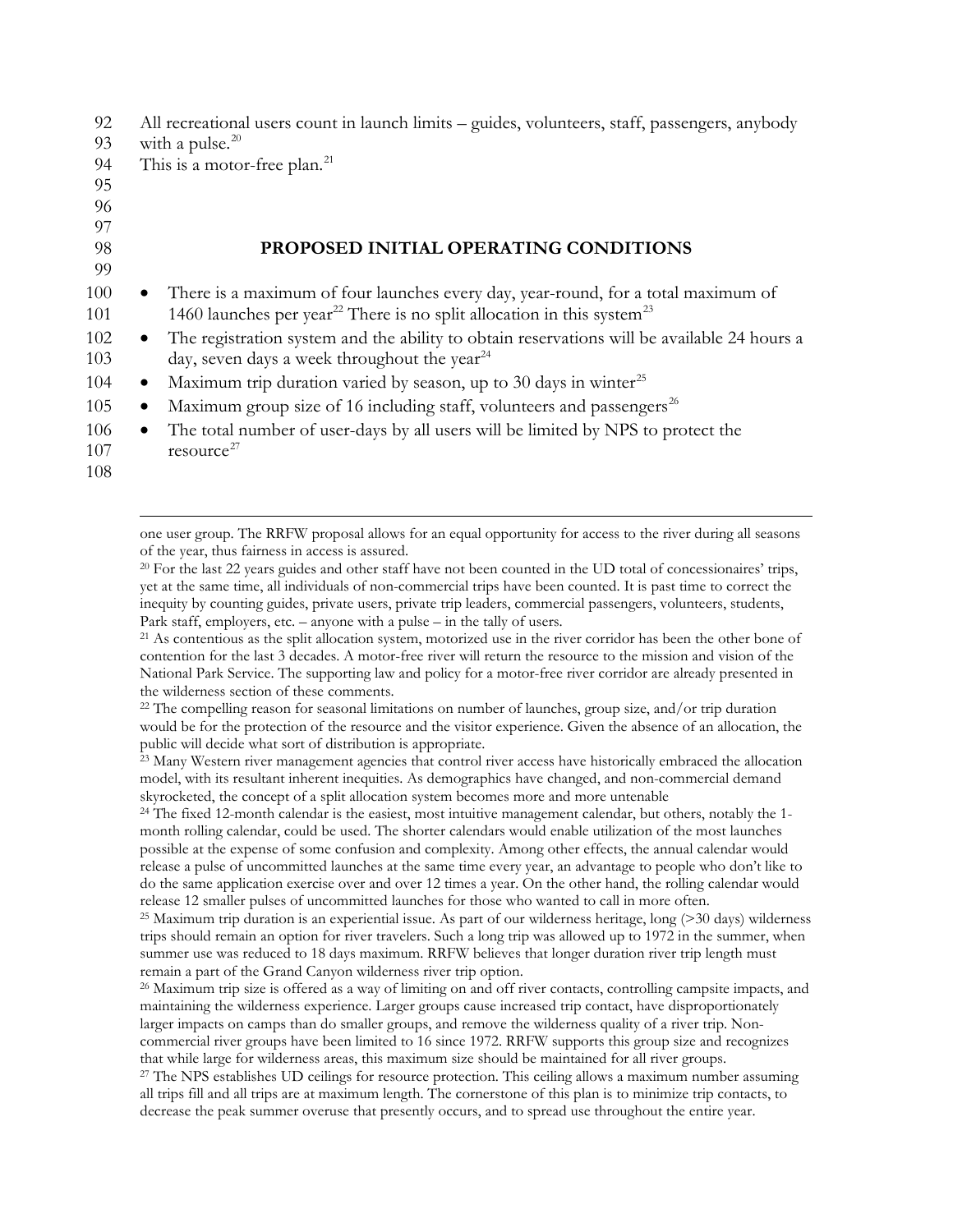| 109        | <b>PHILOSOPHY</b>                                                                                    |  |  |
|------------|------------------------------------------------------------------------------------------------------|--|--|
| 110        |                                                                                                      |  |  |
| 111        | Problems within the existing system cannot be fixed by changes in the non-<br>$\bullet$              |  |  |
| 112        | commercial sector only.                                                                              |  |  |
| 113        | The plan will disrupt commercial systems as little as possible <sup>28</sup><br>$\bullet$            |  |  |
| 114        | People deserve timely and equitable access to the Canyon.<br>$\bullet$                               |  |  |
| 115        | Commercial operations can change and still be profitable <sup>29</sup><br>$\bullet$                  |  |  |
| 116        | Non-commercial access has been stifled unfairly since at least 1972 and immediate steps<br>$\bullet$ |  |  |
| 117        | are required to stop injustices and prevent them in the future.                                      |  |  |
| 118        |                                                                                                      |  |  |
| 119        |                                                                                                      |  |  |
| 120        | <b>PLAN IMPLEMENTATION</b>                                                                           |  |  |
| 121        |                                                                                                      |  |  |
| 122        | Grand Canyon National Park (GCNP) shall establish a database that issues and tracks                  |  |  |
| 123        | reservations. The database compiles and displays additional information on a publicly                |  |  |
| 124        | accessible and interactive World Wide Web site. Among other things, the database measures            |  |  |
| 125        | the time between reservation and launch for every river trip. The NPS shall regularly review         |  |  |
| 126<br>127 | the information and may use it to aid in future management decisions.                                |  |  |
| 128        | When a person wants to go on a river trip, that person must receive a reservation from               |  |  |
| 129        | GCNP, and supply a photo ID number and the necessary payment (see Appendix for                       |  |  |
| 130        | examples). Persons may hold only one registration number at a time, but are not limited in           |  |  |
| 131        | participating in other river trips. <sup>30</sup>                                                    |  |  |
| 132        |                                                                                                      |  |  |
| 133        | PROVISIONS FOR COMMERCIAL SERVICES                                                                   |  |  |
| 134        |                                                                                                      |  |  |
| 135        | Grand Canyon National Park shall authorize concession contractors and or Incidental                  |  |  |
| 136        | Business Permits to provide services to river trip reservation holders. Such services may            |  |  |
| 137        | include livery gear, guide, cook, interpretive, and other services as deemed necessary by            |  |  |
| 138        | GCNP. Commercial services booked farther in advance than the period for which the                    |  |  |
| 139        | concession contract is valid would be made at the risk of cancellation or transfer to                |  |  |
| 140        | another contractor if the contract for the concession contractor were terminated before the          |  |  |
| 141        | launches were made. GCNP will monitor the spectrum of commercial services for quality                |  |  |
| 142        | and safety. GCNP will be responsive to what kind of support services the public prefers.             |  |  |

<span id="page-5-0"></span> <sup>28</sup> RRFW recognizes the need for wilderness visitors to maintain the ability to use guide and livery services. RRFW encourages GCNP to allow such services to be available to the potential river traveler on an "as needed" basis, thus allowing the greatest flexibility in user preference while maintaining wilderness regulations on the river. The goal of river travel in Grand Canyon should be to maintain and enhance harmony on the river among various user groups. In order to achieve that end, special considerations to any one business sector, including NPS concessions, must be terminated. This system achieves that goal.

<span id="page-5-1"></span><sup>&</sup>lt;sup>29</sup> Change is inherent in all business enterprise. The concessionaires have enjoyed an artificially secure market for 30 years. Implementation of this plan will surely cause pain to some people and pleasure to others. RRFW can imagine profitable businesses that come to the new river plan with open minds and a determination to serve the public. We believe that businesses can retool effectively, but if they cannot then they would not be serving the public's interests.

<span id="page-5-2"></span><sup>&</sup>lt;sup>30</sup> This provision allows people, including permit holders (trip leaders in today's system), to go on as many trips as they want every year whether they have a launch reserved (*i.e.* a permit) or not. All river runners are given the same privilege to go on multiple trips every year.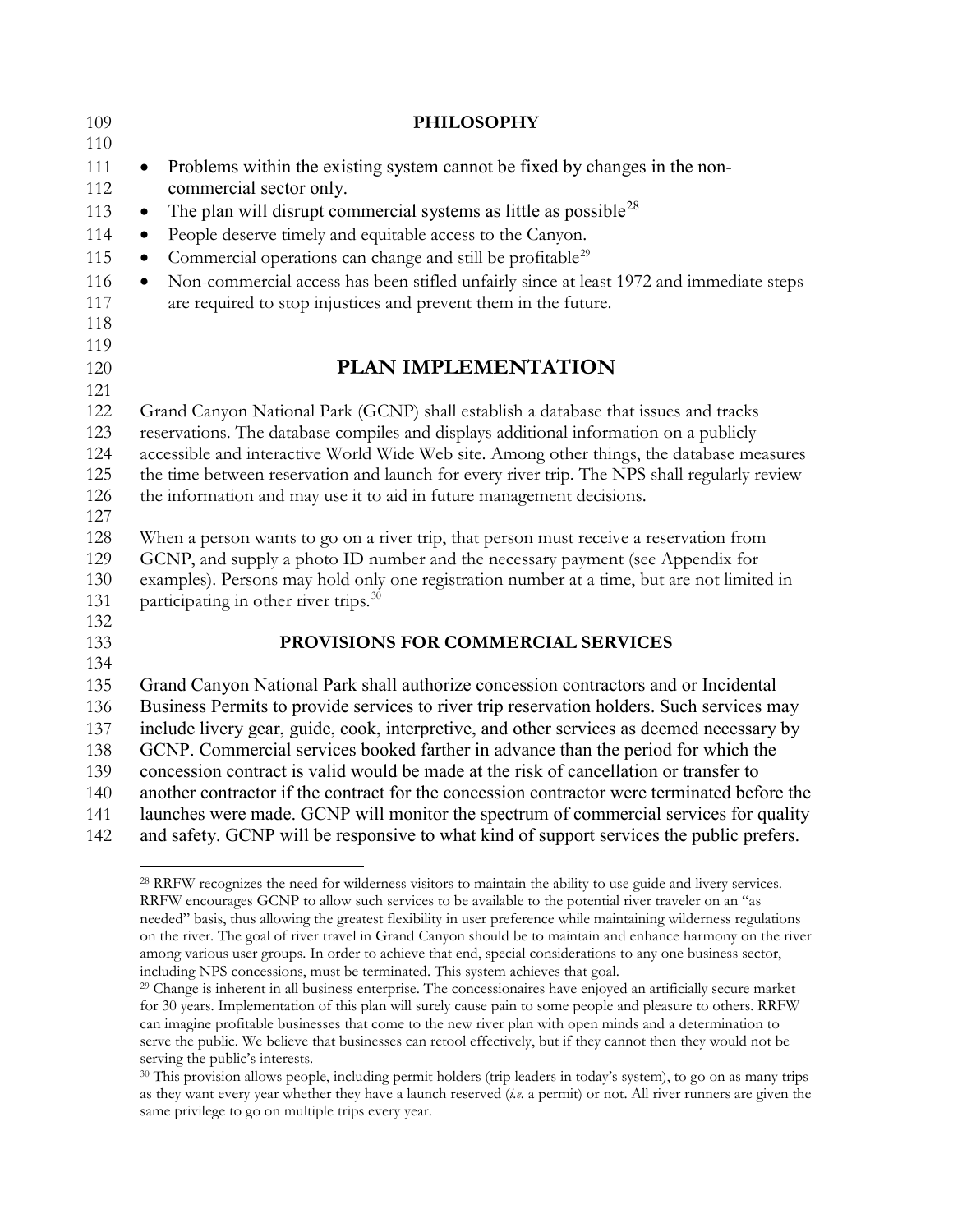- **PROVISIONS FOR THE GENERAL PUBLIC** The management of river use will do away with the split differentiation between Commercial Operating Requirements and Non-Commercial Operating Requirements. All river trips will follow one guiding set of Grand Canyon River Trip Requirements. Persons wanting a reserved launch shall obtain a reservation from GCNP. A person wanting a reservation contacts the GCNP web site, selecting an available launch day, identifying at least 25% of the people who intend to go on the trip and paying all the 153 user fees for the trip. The fees paid at this time are permit management charges and Park entrance fees for all the trip participants. The NPS will notify successful and unsuccessful applicants for launch reservations immediately on the World Wide Web, and by telephone and/or e-mail if the 158 user desires. Default on the payment would result in the reservation being cancelled. The identified individuals on the permit may act as alternate permit holders to safeguard the trip from cancellation if the permit holder cannot go on the trip. At least 25% of the originally 163 identified individuals must go on the trip to avoid canceling the reservation.<sup>33</sup> This means that no fewer than 6.25% of all the people on the trip must have been identified on the permit reservation. Permit holders and alternates may not be listed on more than one launch reservation at a time. If a boater has a permit or is named as an alternate TL on any other reservation, then he cannot hold another reservation or be listed as an alternate TL on any other reservation. Likewise, he cannot be listed as an alternate TL (part of the required 25% identified participants when a reservation is issued) on more than one reservation at a time. This does not prevent people from participating in other trips while they are waiting for their own launch - it just prevents them from being an actual TL or alternate TL until the reservation on which they are listed actually launches.
- <span id="page-6-0"></span>

<sup>&</sup>lt;sup>31</sup> Individual trip leaders reserve a launch on a specified day, not a suite of days that might become launch days. This is because the launch calendar is on-line (*e.g.* at www.rivertripsnow.gov), so any person can see at a glance what days are available for the next ten or more years. Third, the permit holder and as many alternates as desired must identify themselves to be on the trip. Obviously the permit holder is identified but it is advantageous to identify alternates so that the trip will not be cancelled if the permit holder cannot go on the trip. Fourth, the permit holder must pay the user fees for the entire trip. This measure helps ensure sincerity of interest. The system encourages users to form their trips well in advance so the costs can be shared from the beginning (see Appendix). However, this system does not prevent or discourage last-minute registrations. <sup>32</sup> Computer based reservation systems are already in place for reservations for Western rivers and backcountry

<span id="page-6-1"></span>areas. Computer science professionals have validated the system described. The user would be largely unaware of any complexities.

<span id="page-6-2"></span><sup>&</sup>lt;sup>33</sup> At least one identified person must go on the trip. Otherwise there would be vast speculation in river trip permits. As the number of identified people required goes up, the surety of reservations goes up, leading to a minimal waiting time but maximal inconvenience. Requiring only one sixteenth of the entire group to be identified in advance is chosen as a reasonable compromise.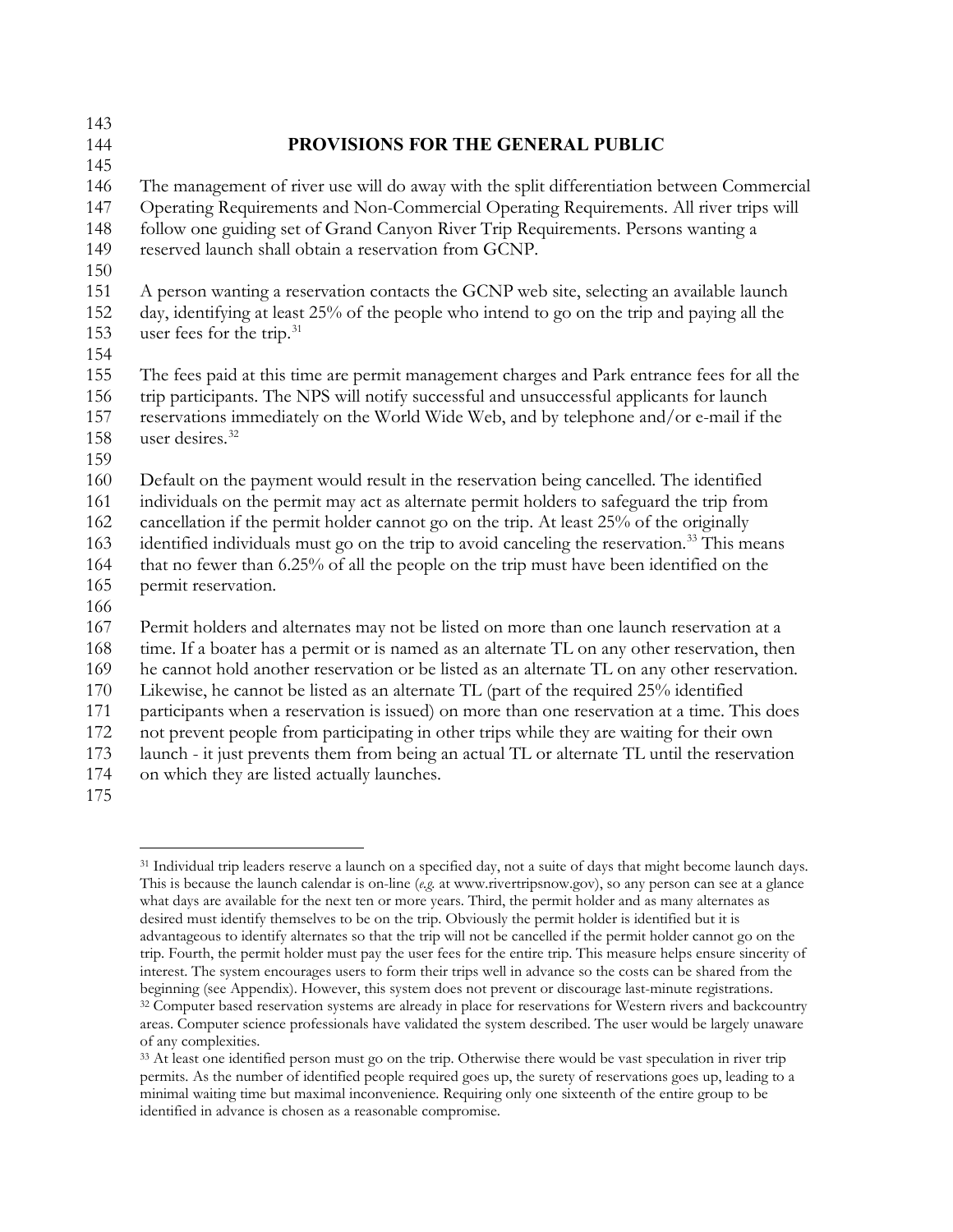| 176        | <b>COMMON PROVISIONS AND SAFEGUARDS</b>                                                                                                                                                          |  |  |
|------------|--------------------------------------------------------------------------------------------------------------------------------------------------------------------------------------------------|--|--|
| 177        |                                                                                                                                                                                                  |  |  |
| 178<br>179 | To keep the system operating to everyone's advantage, it is necessary to institute a variety of<br>controls (such as limits on number of launches, resource protection limits, trip duration and |  |  |
| 180        | party size), some of which are designed to limit the potential for abuse. <sup>34</sup>                                                                                                          |  |  |
| 181        |                                                                                                                                                                                                  |  |  |
| 182        | The NPS shall advise individuals with new river trip reservations of the available                                                                                                               |  |  |
| 183        | resources for planning a river trip such as a list of concession contractors, service                                                                                                            |  |  |
| 184        | organizations, web sites, public interest databases, etc.                                                                                                                                        |  |  |
| 185        |                                                                                                                                                                                                  |  |  |
| 186        | Participants in all recreational river trips, whether using livery and/or guide services, must                                                                                                   |  |  |
| 187        | attend the same resource protection educational presentation given by the NPS at Lee's                                                                                                           |  |  |
| 188        | Ferry prior to launch. This presentation may be viewed up to 2 days prior to actual trip                                                                                                         |  |  |
| 189        | launch.                                                                                                                                                                                          |  |  |
| 190        |                                                                                                                                                                                                  |  |  |
| 191        | The NPS shall review the data collected by the universal boater reservation system, and any                                                                                                      |  |  |
| 192        | additional data, at least every two years. The data used shall be constantly updated and                                                                                                         |  |  |
| 193        | publicly available on the reservation web site. If review and analysis of the data indicate that                                                                                                 |  |  |
| 194        | management changes are needed, then the NPS shall immediately engage in a NEPA-                                                                                                                  |  |  |
| 195        | compliant change process. Factors for the analysis should include types of users, trip                                                                                                           |  |  |
| 196        | variables such as duration and group size, wait-time for trips in a particular season, and                                                                                                       |  |  |
| 197        | sociological measures such as results of customer satisfaction surveys. Naturally, this review                                                                                                   |  |  |
| 198<br>199 | would not impact the Waiting List system until the current waiting list members have all<br>taken their river trips.                                                                             |  |  |
| 200        |                                                                                                                                                                                                  |  |  |
| 201        | NON-COMMERCIAL WAITING LIST TRANSITION                                                                                                                                                           |  |  |
| 202        |                                                                                                                                                                                                  |  |  |
| 203        | Transitioning from the present Waiting List will be as follows: The Waiting List will be                                                                                                         |  |  |
| 204        | allowed to be serviced at its present launch number of 250 launches per year.                                                                                                                    |  |  |
| 205        | Two launches on Wednesday and 1 launch every other day for the summer half of the                                                                                                                |  |  |
| 206        | year will be allowed to launch off the Waiting list with 42 launches offered in the rest of                                                                                                      |  |  |
| 207        | the year, as is presently offered.                                                                                                                                                               |  |  |
| 208        | Waiting List participants will either remain on the Waiting List or join the reservation                                                                                                         |  |  |
| 209        | system to claim a launch, but will not be allowed to be in both the reservation and                                                                                                              |  |  |
| 210        | Waiting List at the same time.                                                                                                                                                                   |  |  |
| 211        | Once the new management plan is in operation, no new additions will be allowed onto                                                                                                              |  |  |
| 212        | the Waiting List.                                                                                                                                                                                |  |  |
| 213        | Anticipated phase out of the Waiting List to be completed between 2010 and 2016.<br>$\bullet$                                                                                                    |  |  |
| 214        |                                                                                                                                                                                                  |  |  |
| 215        |                                                                                                                                                                                                  |  |  |
| 216        | <b>ADMINISTRATIVE SECTOR PROVISIONS</b>                                                                                                                                                          |  |  |
| 217        |                                                                                                                                                                                                  |  |  |

<span id="page-7-0"></span> Abuse would be one of two types: doing something illegal and lying about it to your advantage and/or somebody else's or the resource's disadvantage; or knowingly taking advantage of a weak or non-existent control (rule) for your own gain and loss to a person or resource. The aim of any proposal is to make fair rules that keep people civilized and protect the resource. Those rules need to be enforceable, and they need easy monitoring and clear penalties.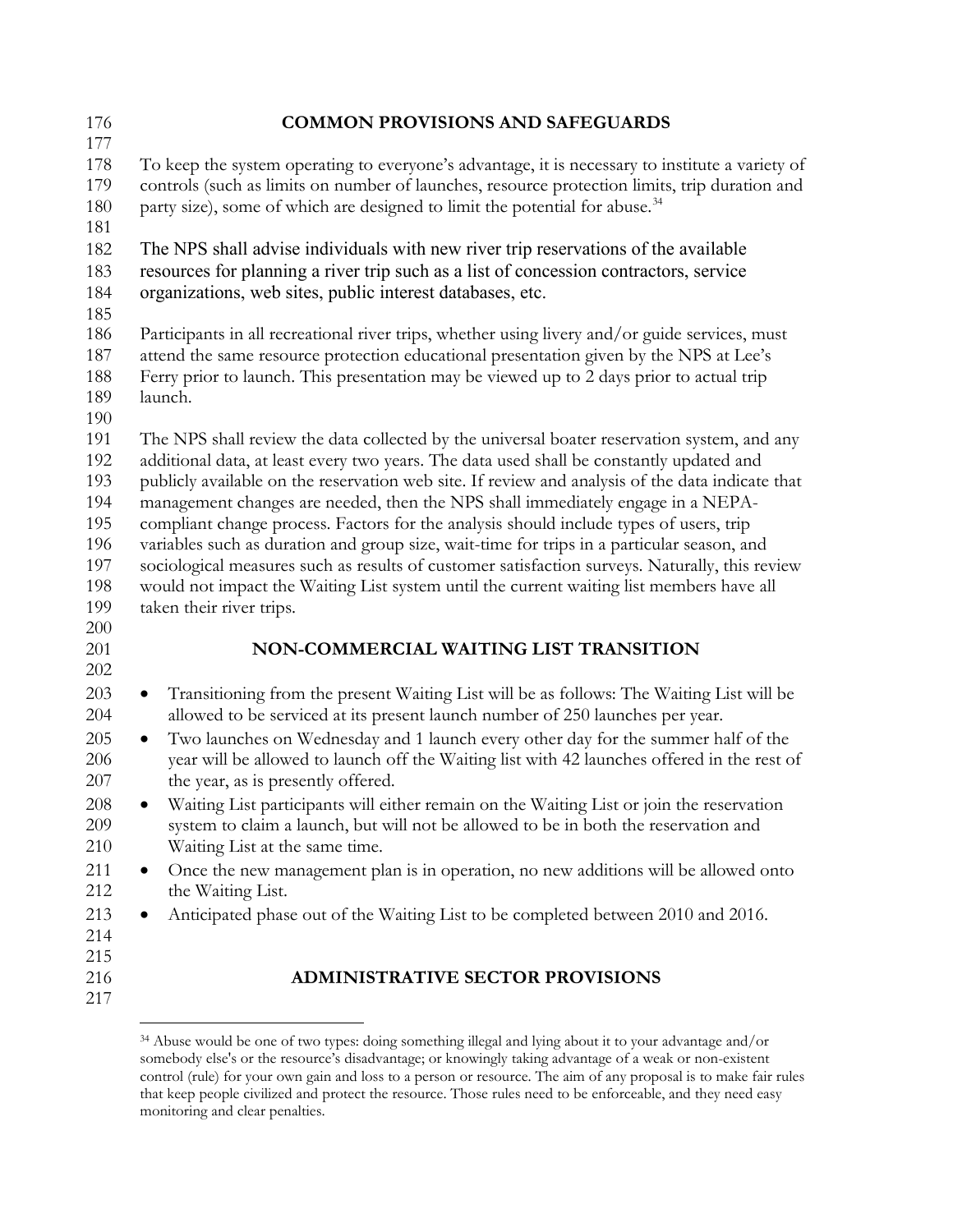| 218<br>219<br>220<br>221<br>222 | Trips for research, resource protection and other administrative or scientific purposes are<br>now conducted routinely. For the sake of accountability, a posting on the reservation<br>calendar web page of at least the following information is required: all administrative trip<br>itineraries, sponsors, participant lists, participant roles, titles of papers written or proposed<br>based on the trips, funding sources and a summary of the work actually completed. |  |  |
|---------------------------------|--------------------------------------------------------------------------------------------------------------------------------------------------------------------------------------------------------------------------------------------------------------------------------------------------------------------------------------------------------------------------------------------------------------------------------------------------------------------------------|--|--|
| 223                             |                                                                                                                                                                                                                                                                                                                                                                                                                                                                                |  |  |
| 224<br>225                      | The administrative sector trips are limited by the same group size and trip lengths as are<br>imposed on all recreational users. Administrative trip scheduling is not controlled by the                                                                                                                                                                                                                                                                                       |  |  |
| 226                             | recreational user access reservation system. The administrative sector trips are not counted                                                                                                                                                                                                                                                                                                                                                                                   |  |  |
| 227<br>228                      | in the maximum number of launches per day, and they may be scheduled at the discretion of<br>the NPS. Naturally, the NPS would not want to cluster its launches in such a way as to                                                                                                                                                                                                                                                                                            |  |  |
| 229                             | degrade the wilderness-like experience of all river users. The NPS will not use river trips for                                                                                                                                                                                                                                                                                                                                                                                |  |  |
| 230<br>231                      | administrative or scientific purposes unless it is necessary, appropriate and approved via<br>minimum requirement analysis.                                                                                                                                                                                                                                                                                                                                                    |  |  |
| 232                             |                                                                                                                                                                                                                                                                                                                                                                                                                                                                                |  |  |
| 233                             | <b>RESOURCE PROTECTION PROVISIONS</b>                                                                                                                                                                                                                                                                                                                                                                                                                                          |  |  |
| 234                             |                                                                                                                                                                                                                                                                                                                                                                                                                                                                                |  |  |
| 235                             | As stated elsewhere with citations of applicable law and policy, the wilderness resource of                                                                                                                                                                                                                                                                                                                                                                                    |  |  |
| 236                             | Grand Canyon National Park, including natural, cultural, and historic resources, will be                                                                                                                                                                                                                                                                                                                                                                                       |  |  |
| 237                             | protected, preserved, and restored where possible. Minimizing the impacts of river runners                                                                                                                                                                                                                                                                                                                                                                                     |  |  |
| 238                             | while still optimizing access is addressed herein.                                                                                                                                                                                                                                                                                                                                                                                                                             |  |  |
| 239                             |                                                                                                                                                                                                                                                                                                                                                                                                                                                                                |  |  |
| 240                             | The Allocation-Free Access Control system is dependent on changes in these resource                                                                                                                                                                                                                                                                                                                                                                                            |  |  |
| 241<br>242                      | protection provisions.                                                                                                                                                                                                                                                                                                                                                                                                                                                         |  |  |
| 243                             | Motor powered watercraft will be discontinued on January 1, 2006.                                                                                                                                                                                                                                                                                                                                                                                                              |  |  |
| 244                             |                                                                                                                                                                                                                                                                                                                                                                                                                                                                                |  |  |
| 245<br>246                      | A maximum user day ceiling will be established. This ceiling is subject to alteration provided<br>trip contacts maintain their wilderness character and resource preservation is assured.                                                                                                                                                                                                                                                                                      |  |  |
| 247<br>248                      | There will be no helicopter passenger exchanges within the Canyon. <sup>35</sup>                                                                                                                                                                                                                                                                                                                                                                                               |  |  |
| 249                             |                                                                                                                                                                                                                                                                                                                                                                                                                                                                                |  |  |
| 250<br>251                      | Existing environmental protection regulations such as mandatory use of fire pans, waste<br>containment systems, waste removal, no pets, etc. shall remain in force. It is recommended                                                                                                                                                                                                                                                                                          |  |  |
| 252                             | that hikers transport their human waste at least $\frac{1}{2}$ mile from the river and bury it or remove                                                                                                                                                                                                                                                                                                                                                                       |  |  |
| 253                             | it from the Canyon. River-based hikers are encouraged to utilize their mandated toilet                                                                                                                                                                                                                                                                                                                                                                                         |  |  |
| 254                             | systems prior to conducting hikes away from the river. Toilet paper may not be left in the                                                                                                                                                                                                                                                                                                                                                                                     |  |  |
| 255                             | canyon.                                                                                                                                                                                                                                                                                                                                                                                                                                                                        |  |  |
| 256                             |                                                                                                                                                                                                                                                                                                                                                                                                                                                                                |  |  |
| 257                             |                                                                                                                                                                                                                                                                                                                                                                                                                                                                                |  |  |
| 258                             | <b>LAUNCH MANAGEMENT PROVISIONS</b>                                                                                                                                                                                                                                                                                                                                                                                                                                            |  |  |
| 259                             |                                                                                                                                                                                                                                                                                                                                                                                                                                                                                |  |  |
| 260<br>261                      | Seasons would be established as follows:                                                                                                                                                                                                                                                                                                                                                                                                                                       |  |  |
| 262                             | Table 1. Launch Calendar                                                                                                                                                                                                                                                                                                                                                                                                                                                       |  |  |
|                                 |                                                                                                                                                                                                                                                                                                                                                                                                                                                                                |  |  |

<span id="page-8-0"></span><sup>&</sup>lt;sup>35</sup> This is not strictly an access control issue and is included as part of the overall RRFW river management plan. Eliminating helicopter exchanges will contribute greatly to the wilderness experience in Grand Canyon.